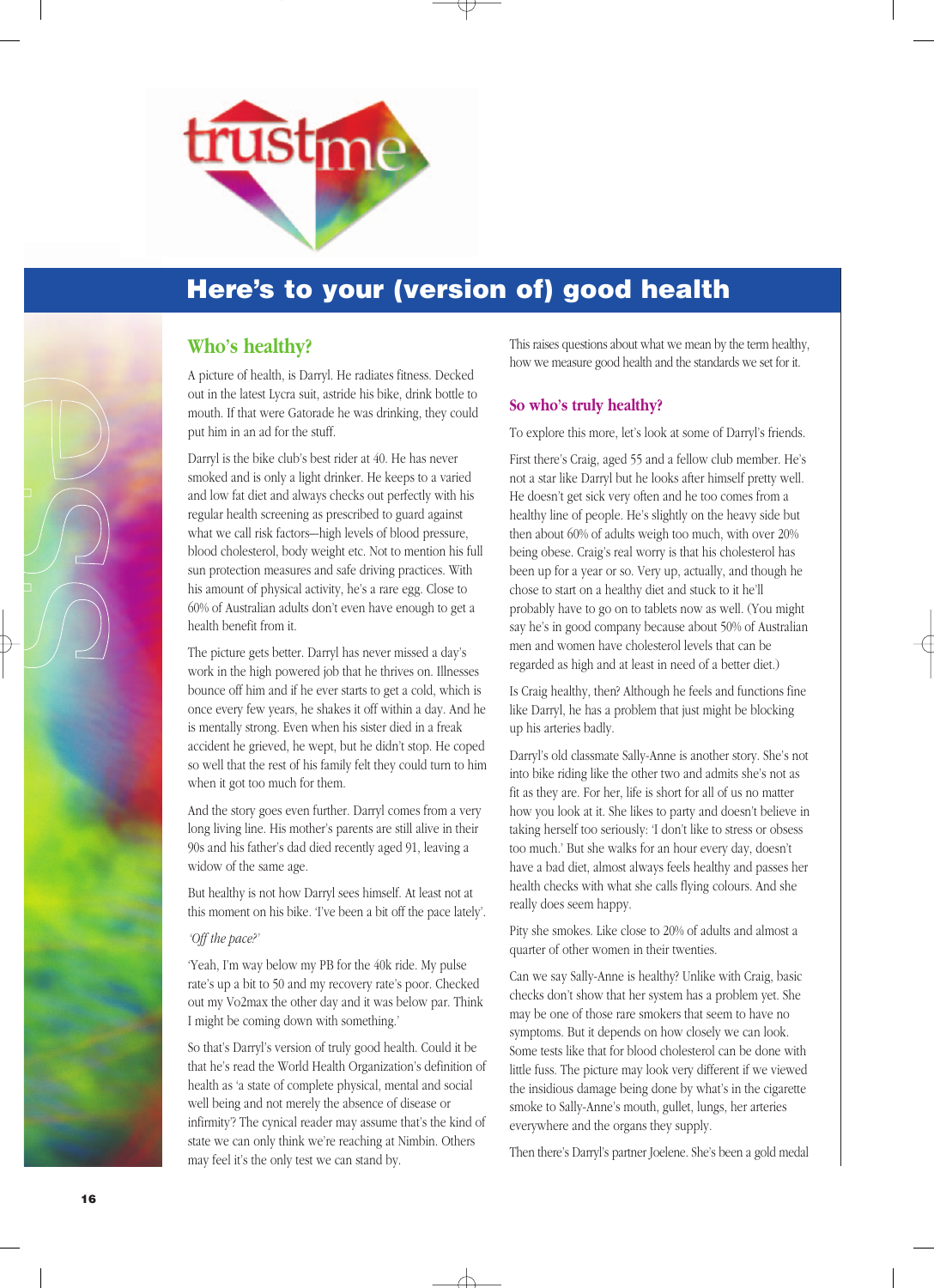**Dr Paul Magnus, AIHW Medical Adviser**

winner in swimming and has a similar healthy profile to Darryl. She also has two above-knee artificial legs as a result of a traffic accident when she was ten. But Joelene's so-called problem isn't a problem if you ask her. If told she might be counted in the disability part of a report on the national burden of disease and injury, she would be outraged. So would many of her friends with various disabilities, some with disabilities more marked than her own and who may or may not choose to play sport. Joelene does not have a disease. And although she's had what can be termed a loss of body structure, she lives independently with no help and is able to participate in the full range of areas of life. For her, her problem was a once-only period. History. She has fully compensated for it. She will live to be 100 and feel good with it. In what sense is she unhealthy? Because she doesn't have 'complete' physical functioning in the sense that it would have been better if she had kept her legs? But then if she had, she may well be in worse health now. She might not have become so health and fitness conscious, might she?

And last there is the disturbing case of Kath, who reached only 64. She came through on every score and was renowned for her fitness. She emerged from her last checkup saying her doctor told her she was in top form and would live forever. She played her regular game of squash the next day and dropped dead. An autopsy showed one of her heart's main arteries had been critically blocked. The blocked area had thrown a big clot and her heart couldn't survive the massive and sudden cut to its blood supply.

This tragic story is mercifully rare — especially for a woman her age. But we all know it happens. Kath had never had a symptom, at least not one that anyone knew of. The day before her death, was she healthy when her artery surely wasn't?

So let's summarise the notions of good health embodied in the profiles given here. Except maybe for Darryl himself, most of us would agree that none of our cast is healthier than him in conventional terms. He has no symptoms, good test results and no known behaviours or features that put him at special risk of future illness. If we could check out all his organs and systems we'd find them in top order, with plenty of reserve. He is resilient in body and mind. In short, he *feels and functions well and is in condition to keep doing so for a long time.*

We may not be so sure about cholesterol Craig and smoking Sally-Anne. They aren't necessarily in condition to stay well for so long. There is also a question arising from the case of



Joelene with her artificial legs–the notion of 'compensated' good health. And would this extend to someone who takes a medication to replace a deficiency? And further to people taking drugs like blood pressure lowering tablets that don't in any simple way replace a deficiency and can have strong side effects? But in any case, many would argue that Joelene's just as healthy as Darryl.

Finally, how far do we take our concept of what it is to be healthy? What if Darryl and the rest lived in a country that was about to be overthrown and plunged into totalitarian rule? Where they could be shot for saying the wrong thing or merely forced into crowded refugee camps without sewerage or running water. Or what if they all worked in the same company and stood in acute fear of losing their jobs soon in a country that would allow huge inequalities in both wealth and opportunities for education and employment?

Before we can be called truly healthy, do we have to be in an *environment* that's healthy and in a condition to remain so?

### **A need for personal balance?**

Having said all this, are some of us in danger of getting it all out of balance? (Here I'm not talking about the obvious needs of people around the world who are disadvantaged, below par or seriously sick. I probably mean the 'worried well' who tend to write and read pieces like this one.)

It can be a little demanding, can't it? Are we going to make it so hard for anyone to be rated healthy that the word loses its meaning? As technology, other medical science and especially genetics advance, we'll be able to probe more and more secrets of the body and the personal and social factors that affect it. Fascinating stuff for the medical profession. More and more risks will be put in our faces and they'll far outpace the solutions. Still, more and more 'interventions' will present themselves.

*Continued on page 18*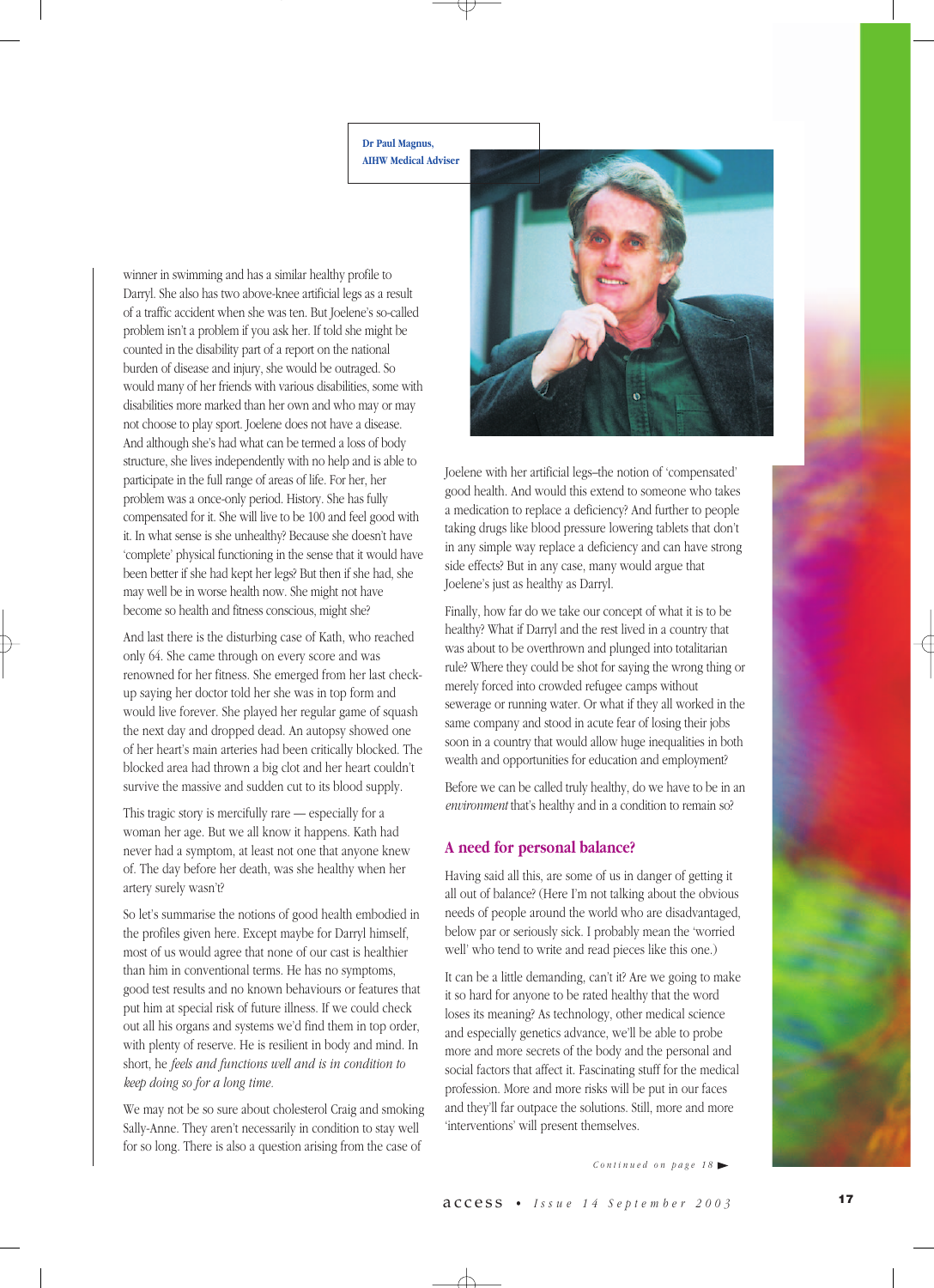

We'll be able to invoke against every risk and screen for every this and that at every age. Maybe we'll be able to calculate that our usual route A to work carries twice the accident risk of route B, even when both risks are actually very small. You could really start to worry about that.

We may well keep living longer and livelier. Few would argue against that hope. But will we also keep raising the bar and worrying? Perhaps you can't be healthy unless you're within a couple of standard deviations of organ and performance PBs every week. Plus, you may need a PELE (**p**ersonal **e**stimated **l**ife **e**xpectancy, given to our parents when we're born) close to that of the highest socioeconomic group, or to our parents or grandparents-whichever is the best. And you may also need a good

health EXPLORE score: the **e**xtended **p**ersonal **l**ist **o**f **r**isk **e**stimates, a thousand of them. What a present for our parents on the day we're born!

Is Darryl genuinely healthy in his obsession? Does he have something to learn from the more easy-going Sally-Anne (apart from her smoking habit)? Are some of us using the pursuit of perfect health as a proxy for the order, control and meaning that we feel we need more of in our lives? And even for judging others so we feel superior?

Is it human nature to never be satisfied or is this just another twentieth and twenty-first century epidemic we need to conquer?

#### **A hierarchy of 'healthiness' that we can measure?**

To measure 'healthiness' we could first ask ourselves whether good health is:

- 1. The absence of physical and mental symptoms? This would apply to our entire cast.
- 2. As for (1) but also the presence of physical and mental vigour? The whole cast again.
- 3. As for (2) but also with no detected risk factors? Only Darryl, Joelene and Kath, not Craig and Sally-Anne.
- 4. As for (3) but also with evidence of healthy underlying organs and body systems? Kath and Sally-Anne may not have passed.
- 5. As for (4) but also living in a 'healthy' and 'health promoting' physical and social environment? Looking good so far for Darryl and Joelene.

If we took something along these lines as a rough guide to the healthy side of health, could we measure the elements to get population levels? That would be very difficult to do fully. Of course the idea of risk and protective factors, known as determinants when applied to populations, has long been used. It is presented in frameworks used by the AIHW and the National Health Performance Committee (NHPC), among many others. And the International Classification of Functioning, Disability and Health (ICF) deals with the concepts relating to people like Joelene, among many others. In other words the ICF can be used as a framework to think about health in terms of structural and functional impairments, activity limitations and/or restrictions on participation.

(The International Classification of Diseases (ICD), true to its name, focuses on ill-health rather than on degrees of good health.)

We can regularly measure levels of factors, such as smoking and physical activity, that are covered by self-reports through major national survey programs like the National Health Survey series run by the ABS. But it seems to be another thing to get a similar program going for physical measures, especially blood samples for factors such as cholesterol and glucose. In principle we could obtain physical information that acts as a guide to the health of our lungs, kidneys and liver, for example, with relatively simple breathing, urine and blood tests. But other tests, for example to look at the inner linings of our lungs and arteries, would be unacceptably invasive.

There's also a problem with how we could combine the information about self-reported health and risk factors in a way that is meaningful and not misleading about an individual and hence about populations. For example heart disease risk factors like 'high blood pressure' and 'high blood glucose' are fairly arbitrarily defined by cut-off points. The effect is that such factors do not necessarily carry an equal risk of developing heart disease. It follows that different combinations of risk factors can carry different levels of total heart risk. We are able to say, for example, that in 1995 over 80% of Australian adults had at least one of the cardiovascular risk factors of smoking, high blood pressure, physical inactivity, and excess weight. This gives a very crude guide to the size of the problem for health promotion purposes. But even when we become a little more precise by 'stratifying' the population according to any two risk factors, any three, and so forth, the guide remains crude.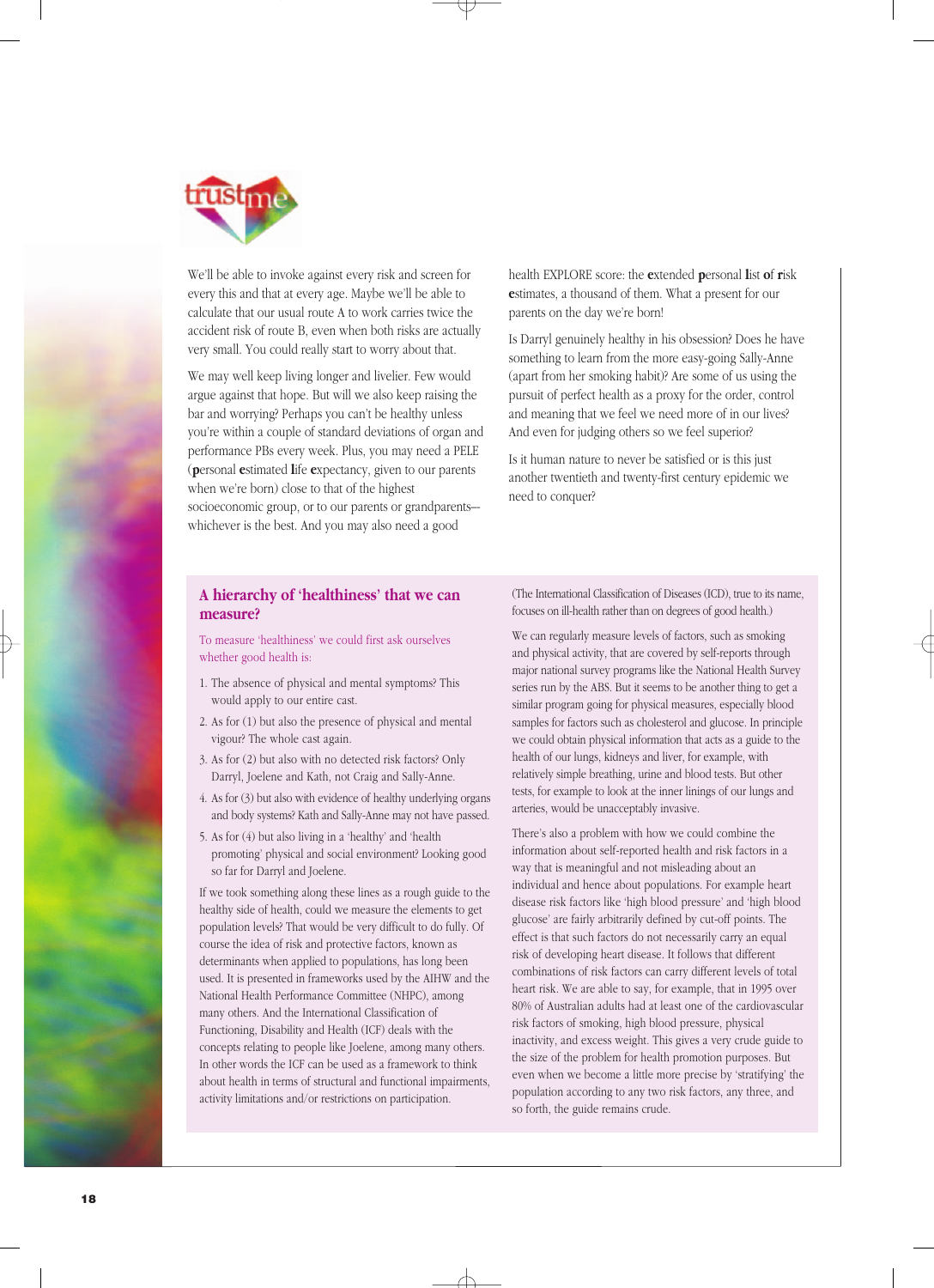

#### **Dental Statistics and Research Unit**  *Continued from page 13*

Kaye Roberts-Thomson has been a member of the DSRU since 1998. She works on oral health of Aboriginal and Torres Strait Islanders, oral health and access to dental care of young adults and oral health indicators. Kaye graduated in dentistry from The University of Melbourne, and received her Master of Public Health from The University of Adelaide.

Dana Teusner has been with the DSRU since 1999 and has worked principally on dental labour force research projects, collections, and publications.

Loc Do, a recent member, is a dentist trained in Vietnam. Loc undertook the analysis of the East Timor National Oral Health Survey 2001, a contracted project supported by AusAID. He also conducted two consecutive Dental Satisfaction Surveys (2001 and 2002) among Hospital Contribution Funds Limited members.

Anne Sanders joined the DSRU in 2002. Her educational

background is in adult education and the health and social sciences. Prior to commencing a research degree on the topic 'social determinants of oral health', she worked as a dental therapist with the South Australian Dental Service for nine years. Her current research projects include explaining social inequality in population oral health, and examining the effectiveness of a preschool enrolment program on reducing the prevalence of untreated caries in children commencing school.

Jane Harford is the DSRU's newest recruit. She has a background in public health, health policy and health economics. Jane is working on a series of discussion papers on topics that include strengthening a public health/primary care approach to oral health; the impact of various funding arrangements, including government subsidies on oral health service delivery and oral health status; and access to and priority setting in oral health care services.

## **Recent releases All prices include GST**

### **August**

| Coronary Revascularisation in Australia, 2000                       | Cat. No. AUS 35    | \$10.00              |
|---------------------------------------------------------------------|--------------------|----------------------|
| Disability: the Use of Aids and the Role of the Environment         | Cat. No. DIS 32    | \$23.00              |
| National Diabetes Register: Statistical Profile, December 2001      | Cat. No. CVD 24    | \$20.00              |
| National Housing Assistance Data Dictionary Version 2               | Cat. No. HOU 89    | FREE (Internet only) |
| Older Patients Attending General Practice in Australia 2000-02      | Cat. No. GEP 12    | \$25.00              |
| The Health and Welfare of Australia's Aboriginal and                |                    |                      |
| Torres Strait Islander Peoples 2003                                 | Cat. No. IHW 11    | \$60.00              |
| Trends in Spinal Cord Injury, Australia 1986-1997                   | Cat. No. INJCAT 52 | <b>FREE</b>          |
| July                                                                |                    |                      |
| Admitted Patient Palliative Care in Australia 1999–00               | Cat. No. HSE 27    | \$12.00              |
| Data Set Specification, Diabetes (Clinical)                         |                    |                      |
| (National Health Data Dictionary Version 12)                        | Cat. No. HWI 47    | <b>FREE</b>          |
| Data Set Specification, Cardiovascular disease (Clinical)           |                    |                      |
| (National Health Data Dictionary Version 12) AIHW                   | Cat. No. HWI 46    | FREE (Internet only) |
| AIHW Publications Catalogue 2003                                    | Cat. No. AUS 31    | FREE                 |
| Young Homeless People in Australia 2001-02                          | Cat. No. HOU 87    | \$15.00              |
| Young Homeless People 2001–02: New South Wales supplementary report | Cat. No. HOU 88    | FREE (Internet only) |